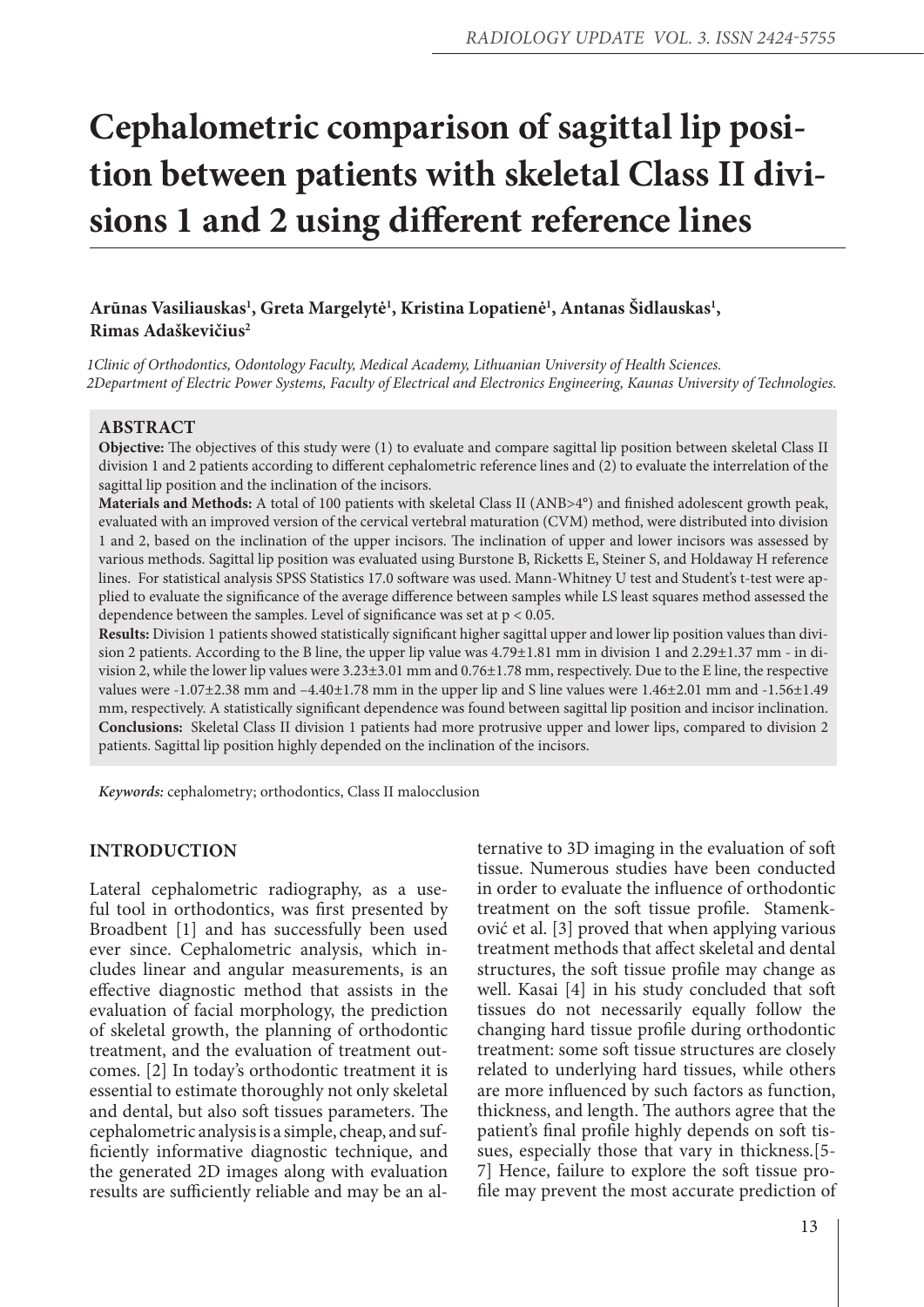treatment outcomes.

Many authors showed a great interest in exploring what impact altering the position of the incisors has on the soft tissue profile. A study by Meyer-Marcotty et al.[8] where skeletal Class II patients' profiles were investigated before and after treatment with the Herbst appliance, revealed important changes, such as a reduction in the red margin of the upper lip, an increase in the lower lip height, mentolabial sulcus reduction, and a flatter facial profile. Significant lip changes were observed when premolar extraction treatment was applied. The results of a study by Verma et al.,[9] showed that patients from the extraction treatment group had more retrusive both upper and lower lips. A study by Amirabadi et al.,[10] where the patients' lip parameters were evaluated before the extraction of the upper first premolars and after the extraction treatment, showed a significant reduction in the upper lip protrusion and a significant reduction in the lower lip protrusion and facial convexity when crowding was more than 4 mm. On the other hand, there are controversial data from a study conducted by Khan and Fida[11] who stated that even during the treatment, patients treated with premolar extractions showed more retruded upper and lower lips than did patients treated without extractions, while at the end of the treatment, their soft tissue profiles did not differ. Another recent study by Rathod et al.,[12] which compared long-term soft tissue changes between patients treated with extraction and patients that had no treatment, also concluded that the soft tissue profile between the groups was similar at the endpoint.

As many studies have shown, orthodontic treatment may alter lip position by changing the inclination of the incisors, and therefore soft tissues, especially lips, have to be carefully evaluated before choosing the type of the treatment. There are studies assessing lip parameters in different malocclusions[13,14] and comparing different methods of the evaluation of the sagittal lip position  $|14|$ .

However, these studies do not evaluate very important parameters, such as nose length and chin thickness, which usually are the reference points for sagittal lip position measurements. Neither do they evaluate lip thickness, which has a direct influence on sagittal lip position measurements. Moreover, none of these studies divide skeletal Class II patients into divisions, but rather investigate them as a single sample regardless of the

evident differences in the anterior teeth between the divisions. As mentioned above, the incisor position may affect lip position, and therefore investigating Class II patients as a single unit might provide imprecise results. The objectives of this study were (1) to evaluate and compare sagittal lip position between skeletal Class II division 1 and 2 patients according to different reference lines and (2) to evaluate the dependence of the sagittal lip position on the inclination of the incisors.

## **MATERIAL AND METHODS**

#### **Sample**

This retrospective study comprised of 100 randomly selected pre-orthodontic patients from the "Dolphin imaging 11" (Dolphin Imaging and Management Solution) database of the of the Clinic of Orthodontics of Lithuanian University of Health Sciences. The power of the research was 0.8, when the Type I error rate was 0.05. The inclusion criteria were the following: (1) skeletal Class II, which was established according to Steiner's method, where ANB was evaluated. [15] Patients with skeletal Angle Class II (ANB angle  $>4^{\circ}$ ) were included in the study. (2) Finished adolescent growth peak; its evaluation was based on an improved version of the cervical vertebral maturation (CVM) method.[16] According to this method, adolescent growth peak occur between vertebral development stages 2 and 3, and therefore patients with stages 3, 4, and 5 were included in this study. All the selected patients were divided into 2 groups according upper incisor inclination which was estimated with different methods: upper incisor inclination in relation to the cranial base,[17] in relation to the NA line,[15] in relation to the Frankfort horizontal,[17] and in relation to the palatal plane. [18] Patients with protruded incisors were considered as division 1 and patients with retruded incisors were marked as division 2. Every division had 50 patients: 36 girls and 14 boys. The study was conducted with the permission of the Kaunas Regional Biomedical Research Ethics Committee (February 9, 2015, No. BE-2-12). Collection of cephalometric analysis data The cephalograms were taken in centric occlusion under standard conditions using digital x-ray equipment. To minimize radiation doze digital cephalometric system Kodak 8000C was used and ALARA radiation safety principle was followed. For standardized positioning, a cepha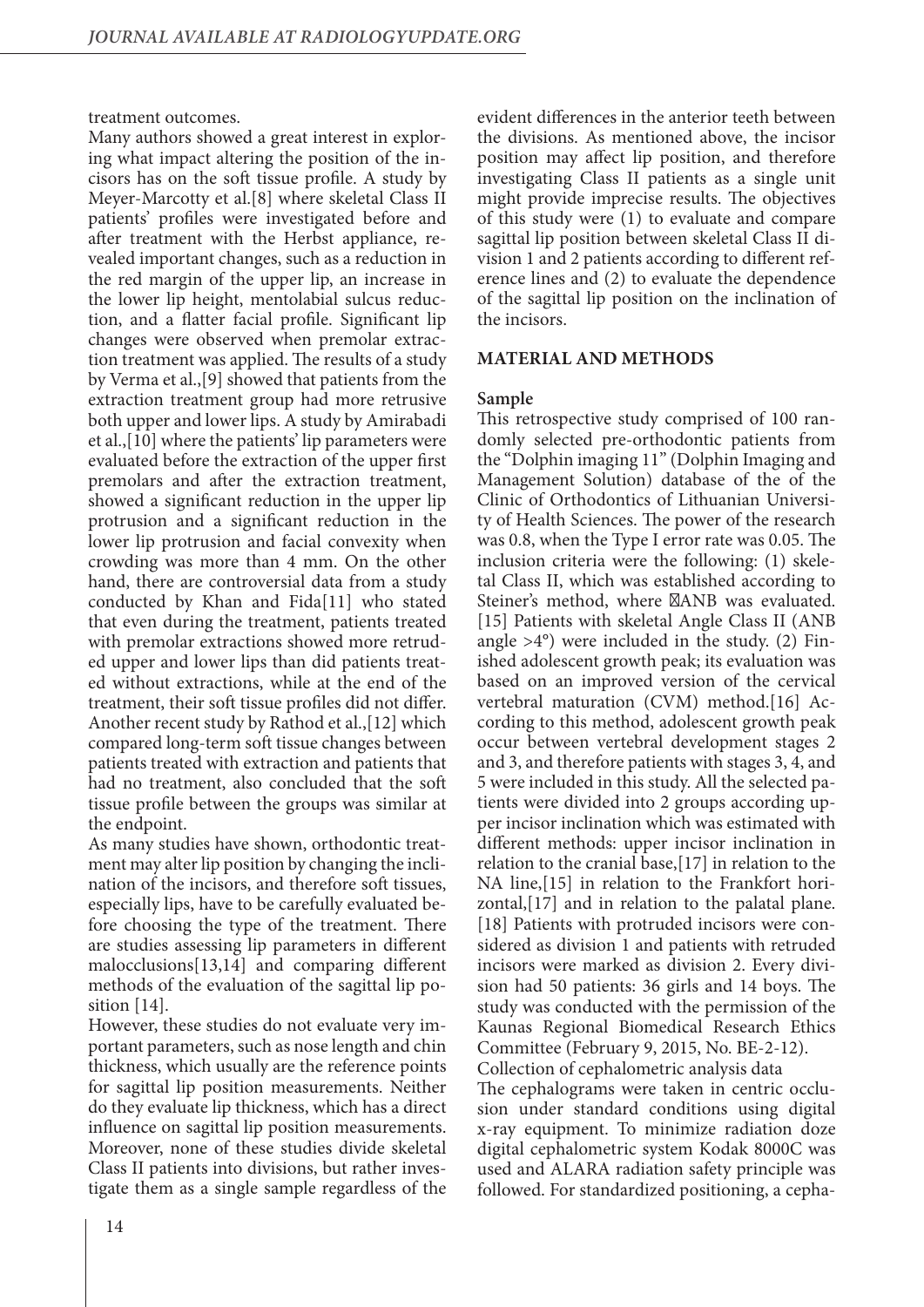lostat was used to maintain the subject's head in constant relationship to the sensor (sensor-focus distance - 1.50 m, object-sensor distance - 0.15 m). This in turn standardized the distance of the subject to the sensor, x-ray exposure, and magnification exposure. All subjects were asked to stand looking straight forward, with a lead apron on their chest. Ear rods were placed into the ear canals in a comfortable position, and the orbital pointer was accurately positioned.

Definitions of cephalometric landmarks used in this study are presented in Table 1. Planes and lines are presented in Table 2. Angular and linear measurements and their definitions are shown in Table 3.

The inclination of the lower incisors was estimated using 3 methods: lower incisor inclination in relation to line NB,[15] in relation to the mandibular plane,[17] and in relation to the occlusal plane [17]. For the evaluation of the sagittal lip position, 4 different reference lines were used: Burstone B line,[19] Steiner S line,[15] Holdaway H line,[5] and Ricketts E line.[20] (Figure 1) The sagittal lip position was assessed in millimeters by measuring the distance between the most prominent lip point to the reference line.

Lip thickness was assessed by applying Arnett's method.[21] Upper lip thickness was measured from the upper lip vermillion point ULA to the upper lip inside, while lower lip thickness – from the lower lip vermillion point LLA to the lower lip inside. Nose depth was measured from point Sn to point Pr,[22] while chin thickness was evaluated by measuring the distance from point Pog to point Pog' [21].

# **METHOD ERROR**

The reliability of the method was tested by measuring 20 randomly selected lateral cephalograms. The intraclass correlation coefficient was used to estimate the difference of measurements between 2 observers [23]. There were no statistical differences found between cephalometric data in different time intervals.

# **STATISTICAL ANALYSIS**

In order to conduct statistical analysis, SPSS Statistics 17.0 software was used. The significance of the average difference between independent samples was evaluated using the Mann-Whitney U test and Student's t-test. Correlation between the samples was determined by using Pearson's Correlation and Spearman's Correlation coefficient. To evaluate the dependence between the samples, the LS least squares method was applied. The difference in soft tissue thickness between female and male patients was measured according to the t-test for the equality of means. The level of significance for the analysis was set at  $p < 0.05$ .

## **RESULTS**

The angle ANB value was 5.59±0.98° in division 1 patients and 5.54±0.88° - in division 2 patients. This difference between the divisions was not statistically significant ( $p = 0.76$ ), meaning that those two samples had equal skeletal Class II.

In order to avoid possible sex-influenced soft tissue differences between boys and girls, which might affect the reference lines when evaluating sagittal lip position, such parameters as lip thickness, nose length, and chin thickness were compared between male and female patients in each division. No statistically significant differences were found between males and females in both divisions. The mean values of lip thickness, nose length, and chin thickness are demonstrated in Table 4.

Hence, no differences between the sexes were found, and further on, male and female patients were considered as a single sample.

A strong correlation was observed between all methods of the evaluation of upper and lower incisor inclination. The upper incisor inclination values were statistically significantly higher in division 1 patients according to all methods. All the applied methods also showed that division 1 patients had more protrusive lower incisors. This difference was statistically significant when assessed by the L1-NB and L1-Occ methods. The descriptive analysis of incisor inclination values is shown in Table 5.

A strong correlation was found between all methods of the evaluation of sagittal upper and lower lip position. The descriptive analysis of sagittal lip position is demonstrated in Table 6.

All methods indicate that division 1 patients had statistically significantly higher upper and lower lip sagittal position values.

A statistically significant dependence was found between the sagittal upper lip position assessed by Steiner's and Burstone's methods and upper incisor inclination evaluated by all methods (p <0.001). When the sagittal upper lip position was evaluated by using the Ricketts method, it demonstrated a statistically significant depend-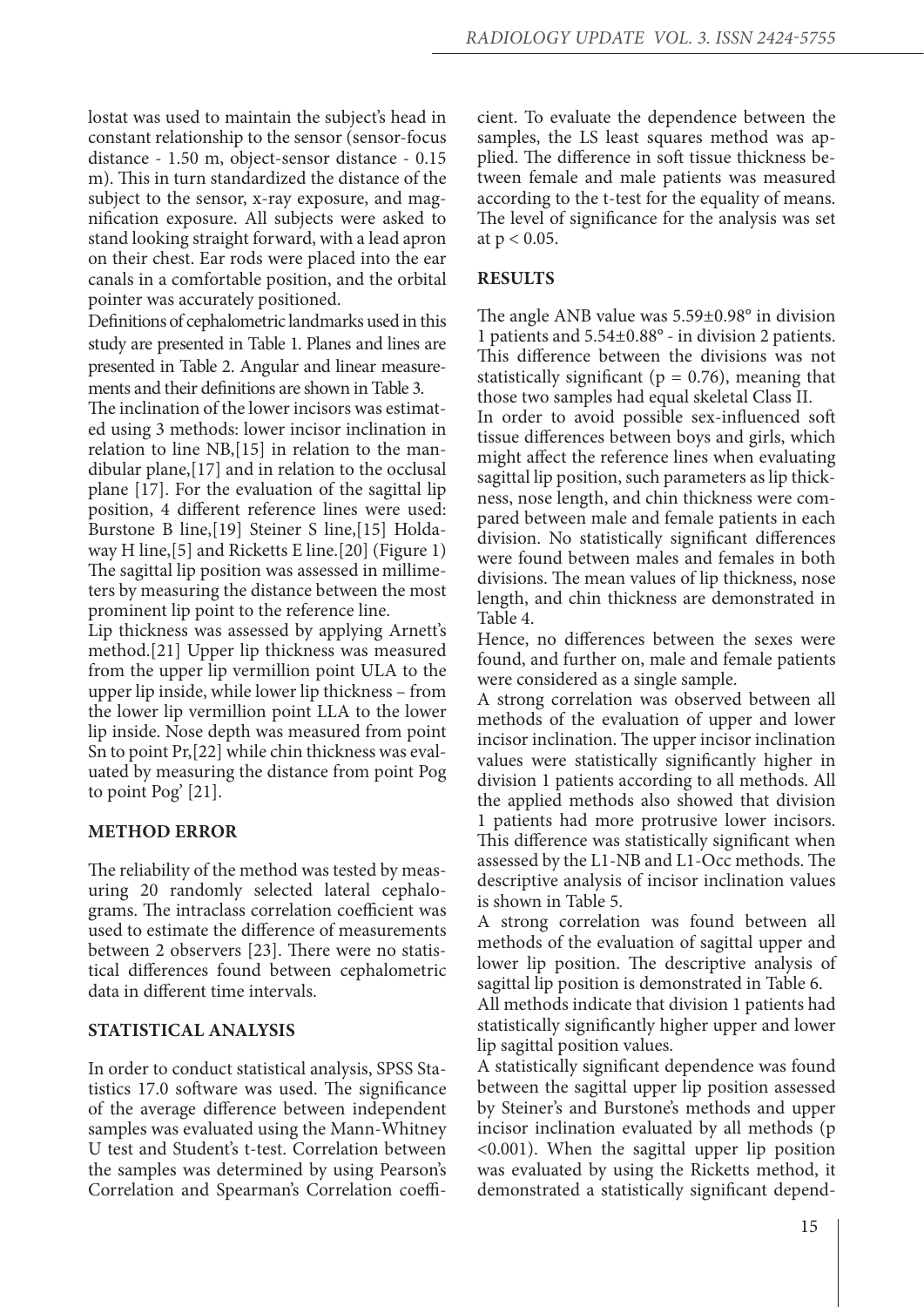ence on all the methods of the evaluation of upper incisor inclination ( $p < 0.001$ ), except for the U1-Pal method, in which case the dependence was not statistically significant ( $p = 0.219$ ). Sagittal lower lip position, evaluated by all reference lines, demonstrated a statistically significant dependence on lower incisor inclination assessed by all methods. All values were p <0.05. Both upper and lower lips were thicker in division 1 patients, but this difference was not statistically significant (upper lip  $p = 0.055$ , and lower lip  $p = 0.762$ ). Mean upper lip thickness

values were 12.05±2.31 mm in division 1 and 11.12±2.47 mm - in division 2, while lower lip thickness values were 8.90±2.95 mm and 8.53±1.77 mm, respectively. Nose length values were slightly higher in division 2 patients, but this difference was not statistically significant (p  $= 0.077$ ). Mean values were  $19.22 \pm 2.38$  mm in division 1 and  $20.02\pm2.51$  mm - in division 2. There was no statistically significant difference in chin thickness between the divisions ( $p = 0.992$ ). Mean values were 11.66±2.18 mm in division 1 and 11.74±1.68 mm - in division 2.

| Landmarks                   | <b>Definitions</b>                                                                                     |
|-----------------------------|--------------------------------------------------------------------------------------------------------|
| S - Sella                   | The midpoint of sella turcica.                                                                         |
| N - Nasion                  | The extreme anterior point of the frontonasal suture.                                                  |
| A - Point A                 | The deepest point in the curvature of the maxillary alveolar process.                                  |
| <b>B</b> – Point <b>B</b>   | The deepest point in the curvature of the mandibular alveolar process.                                 |
| O - Orbitale                | The most inferior point on the infraorbital rim.                                                       |
| Po - Porion                 | The most superior point of the external acoustic meatus.                                               |
| <b>ANS - Point ANS</b>      | The tip of the anterior nasal spine.                                                                   |
| <b>PNS - Point PNS</b>      | The tip of the posterior nasal spine.                                                                  |
| Go - Gonion                 | The most convex point along the inferior border of the ramus.                                          |
| <b>Gn</b> - Gnathion        | The midpoint between Pogonion and Menton.                                                              |
| Me - Menton                 | The most inferior point of the chin.                                                                   |
| Pog - Pogonion              | The most anterior point of the chin.                                                                   |
| Pr - Pronasale              | The tip of the nose.                                                                                   |
| Cm - Point Columella        | The most anterior point on the columella of the nose.                                                  |
| Sn - Subnasale              | The point at which the nasal septum merges with the upper cutaneous lip in the mid-<br>sagittal plane. |
| <b>ULA - Point ULA</b>      | The most anterior point of the upper lip.                                                              |
| <b>LLA - Point LLA</b>      | The most anterior point of the lower lip.                                                              |
| Pog' – soft tissue Pogonion | The most anterior point of the soft tissue chin.                                                       |

|  | Table 1 Definitions of landmarks used in this study |  |  |
|--|-----------------------------------------------------|--|--|
|  |                                                     |  |  |

| <b>Variables</b>          | <b>Definitions</b>                                                                 |
|---------------------------|------------------------------------------------------------------------------------|
| FH - Frankfort Horizontal | The line connecting Orbitale and Porion.                                           |
| Pal - Palatal             | The line connecting ANS and PNS.                                                   |
| Occ - Occlusal            | The line connecting overlapping cusps of first molars and incisal overbite.        |
| SN – Cranial base         | The line connecting Sella and Nasion.                                              |
| <b>NA</b><br><b>NB</b>    | The line connecting Nasion and point A.<br>The line connecting Nasion and point B. |
| <b>Burstone B line</b>    | The line connecting Subnasale and soft tissue Pogonion.                            |
| <b>Ricketts E line</b>    | The line connecting Pronasale and soft tissue Pogonion.                            |
| <b>Steiner S line</b>     | The line connecting point Columella and soft tissue Pogonion.                      |
| <b>Holdaway H line</b>    | The line connecting point ULA and soft tissue Pogonion.                            |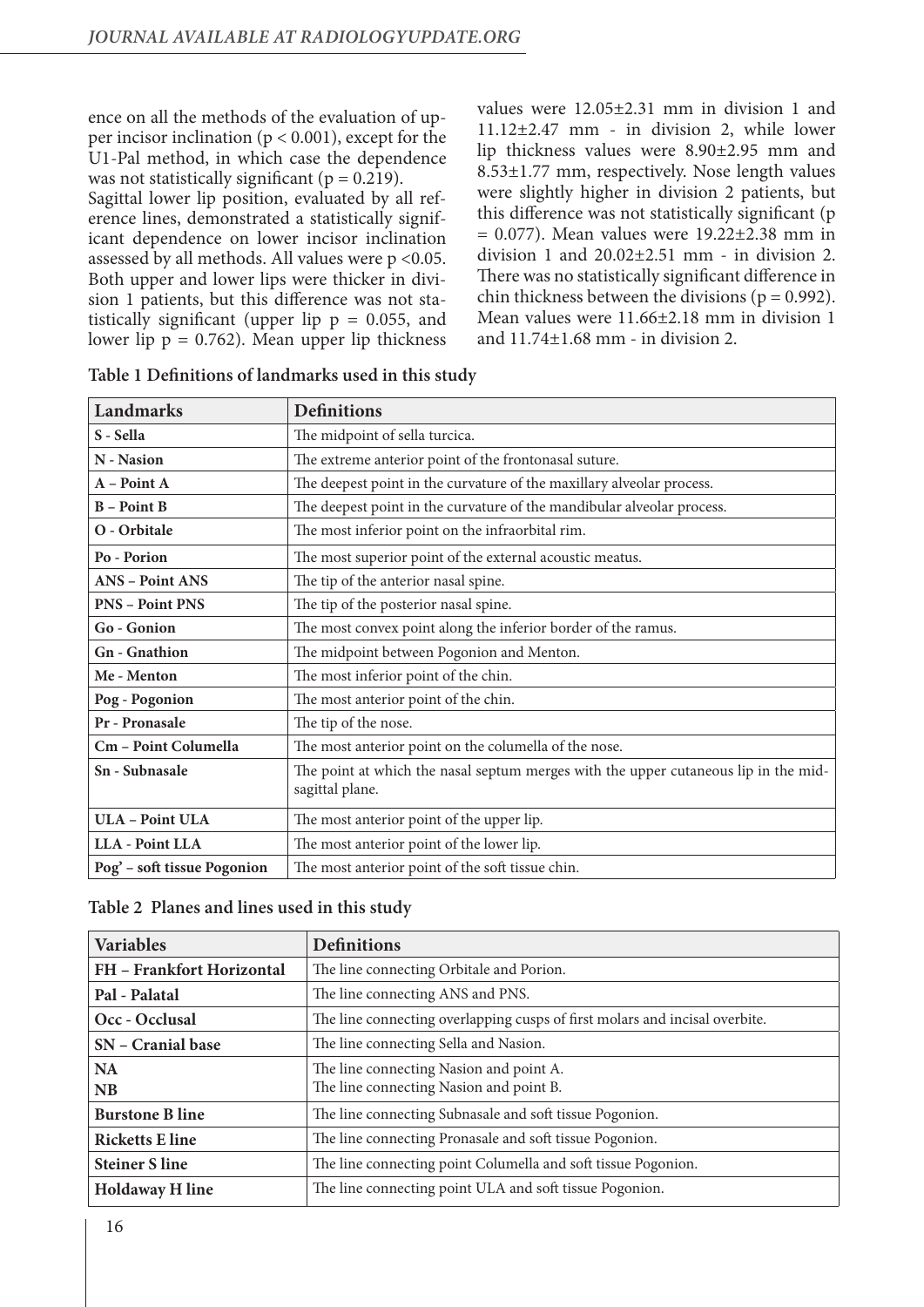| <b>Measurements</b> | <b>Variables</b>                                                                                    | <b>Definitions</b>                                                                                                     |  |  |  |  |  |  |
|---------------------|-----------------------------------------------------------------------------------------------------|------------------------------------------------------------------------------------------------------------------------|--|--|--|--|--|--|
| Angular             | ANB                                                                                                 | Angle determined by points A, N, and B.                                                                                |  |  |  |  |  |  |
|                     | $U1-SN$                                                                                             | Angle determined by the longitudinal axis of the upper incisors and the<br>cranial base plane.                         |  |  |  |  |  |  |
|                     | U1-NA                                                                                               | Angle determined by the longitudinal axis of the upper incisors and the<br>line connecting points N and A.             |  |  |  |  |  |  |
|                     | $U1$ -FH                                                                                            | Angle determined by the longitudinal axis of the upper incisors and the<br>Frankfort horizontal plane.                 |  |  |  |  |  |  |
|                     | U1-Pal<br>Angle determined by the longitudinal axis of the upper incisors and the<br>Palatal plane. |                                                                                                                        |  |  |  |  |  |  |
|                     | $L1-NB$                                                                                             | Angle determined by the longitudinal axis of the lower incisors and the<br>line connecting points Nasion and point B.  |  |  |  |  |  |  |
|                     | $L1-GoGn$                                                                                           | Angle determined by the longitudinal axis of the lower incisors and the<br>line connecting points Gonion and Gnathion. |  |  |  |  |  |  |
|                     | L1-Occ                                                                                              | Angle determined by the longitudinal axis of the lower incisors and the<br>Occlusal plane.                             |  |  |  |  |  |  |
| Linear              | ULA - B line                                                                                        | Distance between point ULA and B line in mm.                                                                           |  |  |  |  |  |  |
|                     | $LLA - B$ line                                                                                      | Distance between point LLA and B line in mm.                                                                           |  |  |  |  |  |  |
|                     | ULA - E line                                                                                        | Distance between point ULA and E line in mm.                                                                           |  |  |  |  |  |  |
|                     | $LLA - E$ line                                                                                      | Distance between point LLA and E line in mm.                                                                           |  |  |  |  |  |  |
|                     | ULA - S line                                                                                        | Distance between point ULA and S line in mm.                                                                           |  |  |  |  |  |  |
|                     | $LLA - S$ line                                                                                      | Distance between point LLA and S line in mm.                                                                           |  |  |  |  |  |  |
|                     | LLA - H line                                                                                        | Distance between point LLA and H line in mm.                                                                           |  |  |  |  |  |  |
|                     | ULA - upper lip inside                                                                              | Distance between point ULA and the upper lip inside in mm.                                                             |  |  |  |  |  |  |
|                     | LLA - lower lip inside                                                                              | Distance between point LLA and the lower lip inside in mm.                                                             |  |  |  |  |  |  |
|                     | Sn-Pr                                                                                               | Distance between Subnasale and Pronasale.                                                                              |  |  |  |  |  |  |
|                     | Pog-Pog<br>Distance between Pogonion and soft tissue Pogonion.                                      |                                                                                                                        |  |  |  |  |  |  |

**Table 3 Angular and linear measurements used in this study**

**Table 4 Descriptive analysis of lip thickness, nose length, and chin thickness in female and male subjects.**

|                          | Division 1        |      |               |           |           | Division 2      |           |               |           |           |
|--------------------------|-------------------|------|---------------|-----------|-----------|-----------------|-----------|---------------|-----------|-----------|
|                          | Female $(n=36)$   |      | Male $(n=14)$ |           | P         | Female $(n=36)$ |           | Male $(n=14)$ |           | P         |
|                          | <b>SD</b><br>Mean |      | Mean          | <b>SD</b> |           | Mean            | <b>SD</b> | Mean          | <b>SD</b> |           |
| Cephalometric variables  |                   |      |               |           |           |                 |           |               |           |           |
| Upper lip thickness (mm) | 11.86             | 2.39 | 12.54         | 2.11      | <b>NS</b> | 10.96           | 2.52      | 11.52         | 2.38      | <b>NS</b> |
| Lower lip thickness (mm) | 8.77              | 3.10 | 9.22          | 2.59      | <b>NS</b> | 8.80            | 1.76      | 7.84          | 1.65      | <b>NS</b> |
| Nose length (mm)         | 18.98             | 1.83 | 19.82         | 3.43      | <b>NS</b> | 20.22           | 2.55      | 19.49         | 2.43      | NS        |
| Chin thickness (mm)      | 2.15<br>11.48     |      | 12.12         | 2.27      | <b>NS</b> | 11.63           | 1.77      | 12.02         | 1.42      | <b>NS</b> |

N.S. – not significant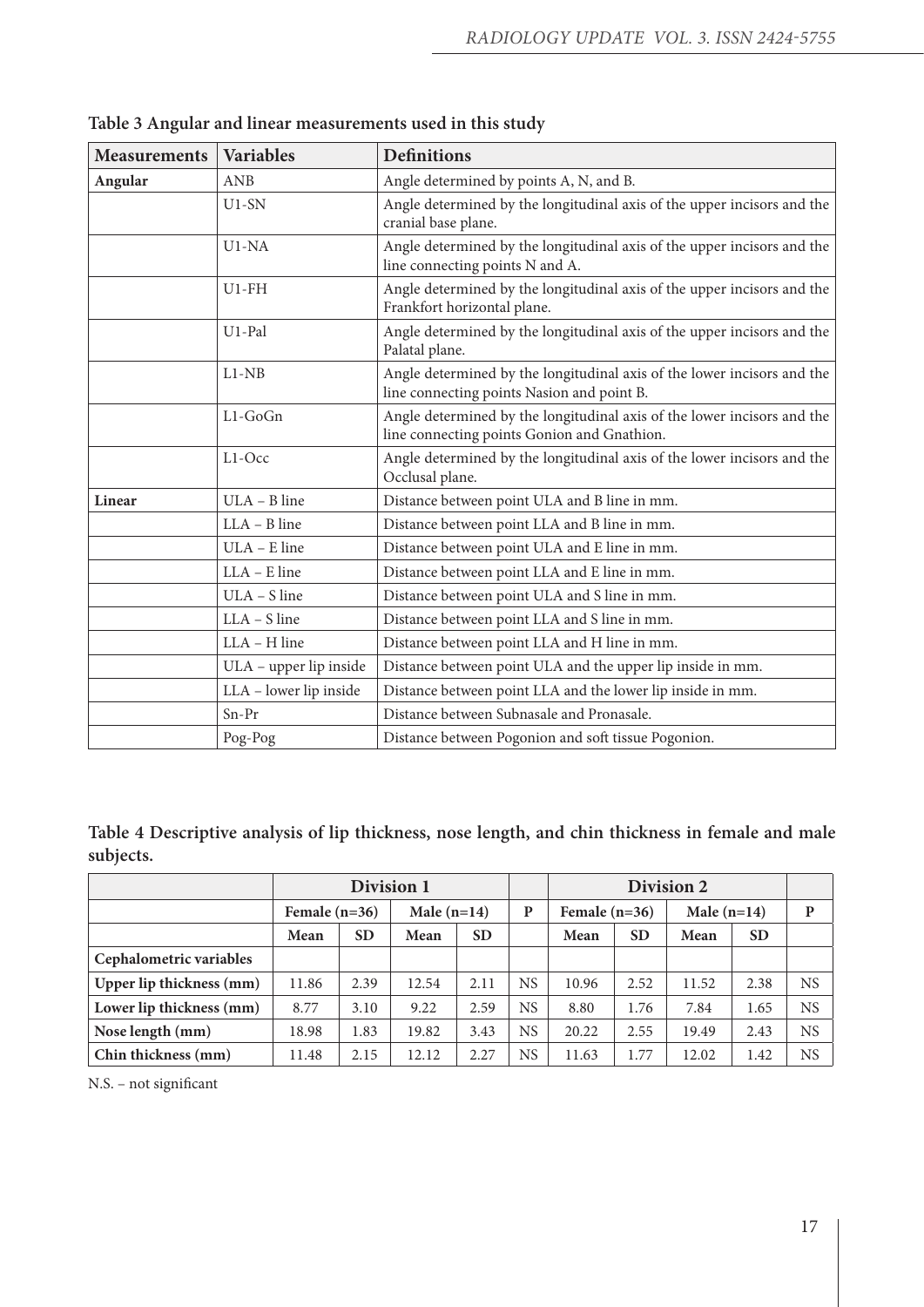|                         |        | Division 1 | Division 2 |        |           |           |                |
|-------------------------|--------|------------|------------|--------|-----------|-----------|----------------|
|                         | Mean   | <b>SD</b>  | <b>SE</b>  | Mean   | <b>SD</b> | <b>SE</b> | P              |
| Cephalometric variables |        |            |            |        |           |           |                |
| U1-SN $(^{\circ})$      | 113.40 | 4.90       | 0.69       | 94.07  | 6.42      | 0.91      | $\leq .05^{*}$ |
| U1-NA $(^\circ)$        | 31.57  | 4.42       | 0.62       | 11.76  | 5.72      | 0.81      | $\leq .05^{*}$ |
| U1-FH $(°)$             | 121.32 | 6.44       | 0.91       | 102.11 | 8.24      | 1.17      | $\leq .05^{*}$ |
| U1-Pal $(°)$            | 120.10 | 4.85       | 0.69       | 102.60 | 6.01      | 0.85      | $\leq .05^{*}$ |
| L1-NB $(^\circ)$        | 26.11  | 6.43       | 0.91       | 22.69  | 6.82      | 0.96      | $< .05*$       |
| L1-GoGn $(°)$           | 97.99  | 7.0        | 0.99       | 96.12  | 7.38      | 0.04      | <b>NS</b>      |
| L1-Occ $(^\circ)$       | 62.45  | 6.34       | 0.90       | 69.63  | 6.61      | 0.93      | $\leq .05^{*}$ |

# **Table 5 Descriptive analysis of the inclination of upper and lower incisors.**

 $*$  P < .05; N.S. – not significant

# **Table 6 Sagittal upper and lower lip position descriptive analysis.**

|               | Upper lip  |                          |            |           |             | Lower lip  |           |            |           |           |
|---------------|------------|--------------------------|------------|-----------|-------------|------------|-----------|------------|-----------|-----------|
|               | Division 1 |                          | Division 2 |           |             | Division 1 |           | Division 2 |           |           |
|               | Mean       | <b>SD</b>                | Mean       | <b>SD</b> | P           | Mean       | <b>SD</b> | Mean       | <b>SD</b> | P         |
| B line (mm)   | 4.79       | 1.81                     | 2.29       | 1.37      | $0.05*$     | 3.23       | 3.01      | 0.76       | 1.78      | $0.05*$   |
| $E$ line (mm) | $-1.07$    | 2.38                     | $-4.40$    | 1.78      | $\leq .05*$ | $-0.07$    | 3.12      | $-3.24$    | 2.03      | $0.05*$   |
| $S$ line (mm) | 1.46       | 2.01                     | $-1.56$    | 1.49      | $0.05*$     | .33        | 3.04      | $-1.54$    | 1.90      | $< 0.05*$ |
| $H$ line (mm) | -          | $\overline{\phantom{0}}$ | ۰          | -         |             | 0.53       | 2.61      | $-0.58$    | 1.56      | $< 0.05*$ |

\*  $P < .05$ 

Figure 1. Reference lines of the sagittal lip position: Burstone B line, Steiner S line, Holdaway H line and Ricketts E line.

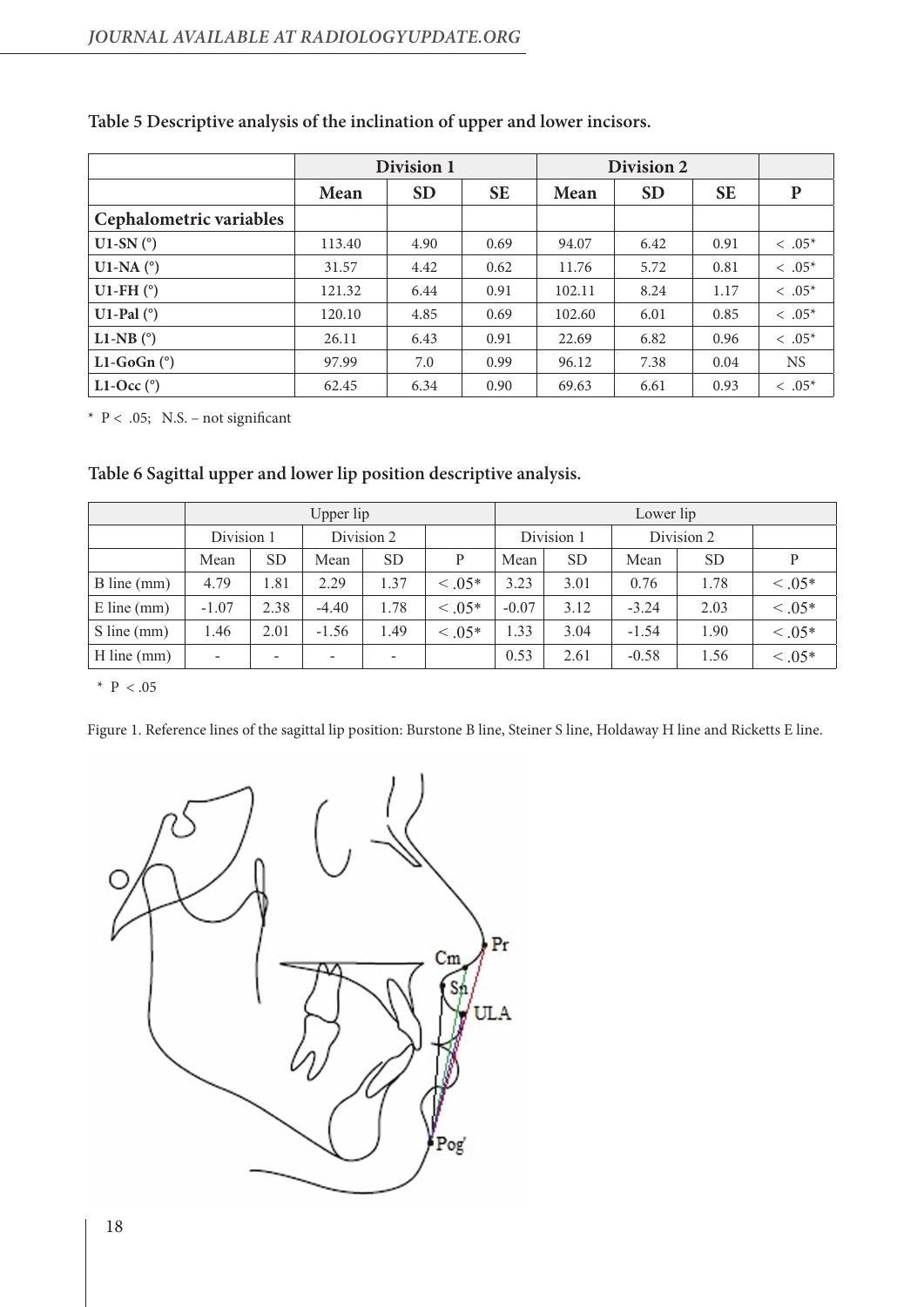## **DISCUSSION**

Many investigators had interest in exploring the interrelation between skeletal class, soft tissue profile and surrounding soft tissues. The main disadvantage of this and similar studies is, that soft tissue parameters are evaluated in 2D view. The greatest accuracy may be achieved when analyzing 3D images, yet the disadvantage of this technique is high costs, and therefore cephalography is used as an alternative technique for the planning of orthodontic treatment.

Zhang et al.13 classified patients into 3 groups: Angle Class I, Angle Class II division 1, and Angle Class III. The aim of the study was to characterize the soft tissue profile (including sagittal lip position) specific to every group. The results showed that Angle Class II division 1 patients had more protrusive upper and lower lips, compared to Angle Class I patients. The upper lip was also found to be more protrusive than the lower lip. A study by Joshi et al.14 focused more on the sagittal lip position, and its aim was to evaluate differences in the sagittal lip position between different skeletal classes. The researchers reached the conclusion that the Sushner line was most suitable for the evaluation of the sagittal lip position in Chinese population with skeletal Class I and Class II patients, and the Burstone line was most suitable for Class III patients. The main shortcoming of these studies is that skeletal Class II patients were not divided into division 1 and division 2. As the present study revealed, the sagittal position of both upper and lower lips statistically significantly depended on incisor inclination. According to all reference lines, both upper and lower lips were statistically significantly more protruded in division 1 patients. In addition, previous studies did not take into account the parameters that may influence the sagittal lip position, such as lip thickness, nose length, and chin thickness. In the present study, these factors had no influence because neither lip or chin thickness nor nose length differed between the divisions. On the other hand, there are studies claiming that soft tissues adjust to the skeletal anomaly and camouflage it.[24-27] Usually, in this type of studies, skeletal classes are compared, but there also are studies where skeletal Class II divisions were investigated separately.[25,26] The results of the study where soft tissue profiles of patients with different skeletal classes (skeletal Class II division 1 and division 2, and skeletal Class III) were compared to the soft tissue profile of Class I patients showed that skeletal Class II division 1 patients had thinner upper lips and shallower upper lip sulci, while division 2 patients had thicker upper lips.[25] A study where only skeletal Class II division 1 and division 2 were evaluated showed that division 1 patients had thinner upper lips, shallower upper lip sulci, and thicker lower lips, compared to division 2 patients.[26] As mentioned above, in our study, lip thickness did not differ between the divisions, hence the hypothesis that soft tissues camouflage skeletal discrepancies was not confirmed.

The present study revealed, that sagittal lip position is highly affected by incisors inclination, therefore in future studies, these two groups should be investigated separately instead of one sample in order to get more precise results, evaluating different skeletal class soft tissue profile.

According to all reference lines (Burstone B line, Ricketts E line, Steiner S line, and Holdaway H line), division 1 patients had more protruded upper and lower lips, compared to division 2 patients.

All the applied methods showed that the sagittal position of the upper lip statistically significantly depended on the inclination of the upper incisors, and the sagittal position of the lower lip – on the inclination of the lower incisors.